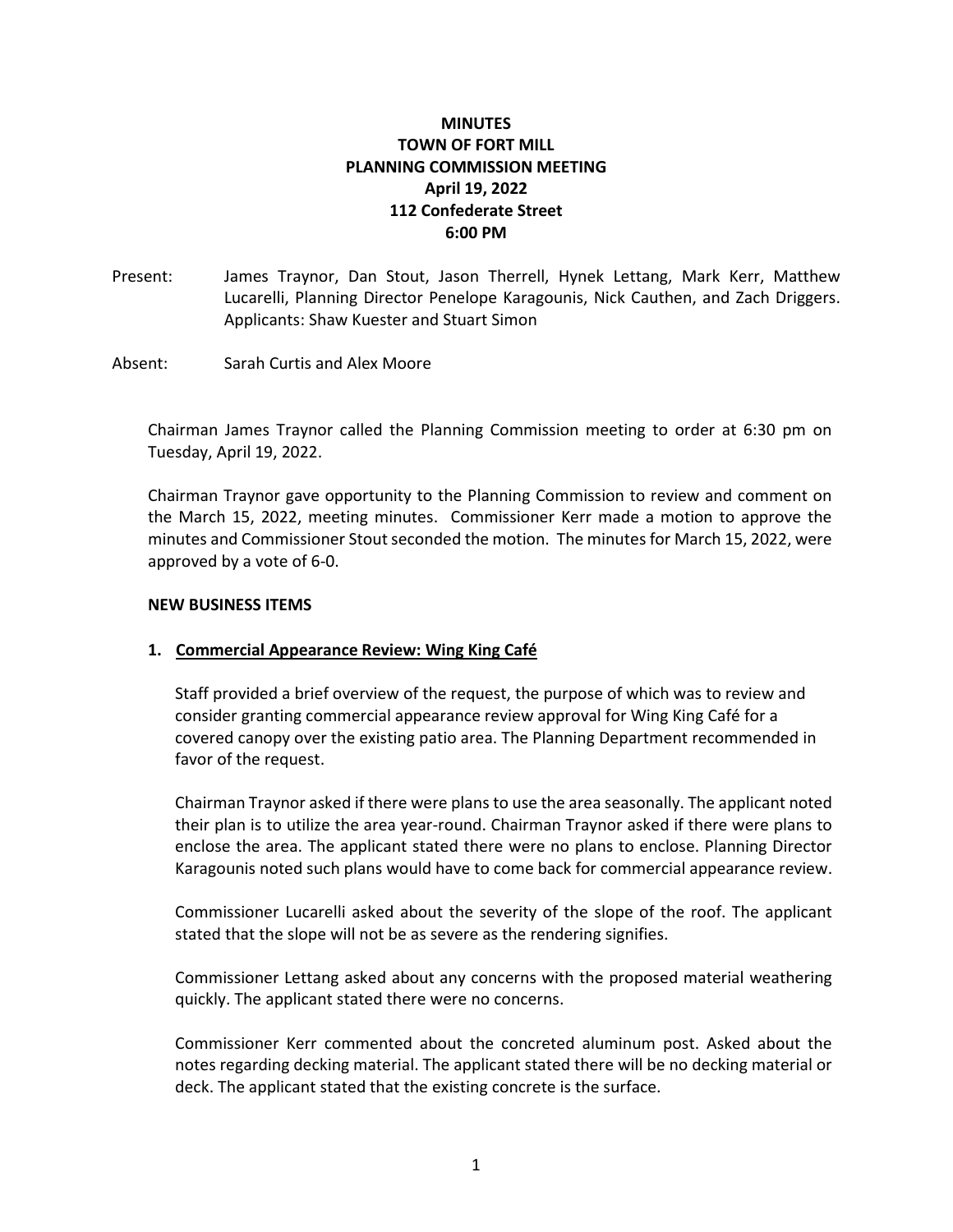Commissioner Lettang asked about matching the other awning colors and material. The applicant stated that the other existing awnings are an older material and weathered. The applicant noted that it would be difficult to match. Chairman Traynor asked if the other awnings are metal. The applicant stated that some awnings are metal, and others are asphalt shingles.

Commissioner Stout asked about putting signage on the canopy. The applicant stated that the signs currently there will stay.

Commissioner Lettang made a motion to grant commercial appearance review approval with the condition for staff to have the ability to approve minor modifications to the site plan and elevations if needed. Commissioner Stout seconded the motion. The motion was approved by a vote of 6-0.

### **2. Road Name Approval: Archers Pointe**

Planning Director Karagounis read the report for the Planning Commission to consider the request from Cooper Willis to approve the road names for Archers Pointe subdivision.

The list of the road names is the following:

Murray White Ln. Margo Mannor Towns Valley Cottage Vista Ln. Viewfield Rd. Lanark Rd. Hayston Ln. Castlebay Ln. Westerhill Dr.

As a result, Planning Commission approval is required to authorize new road names within the subdivision. All names in the above list have been approved and are being reserved by York County addressing. Commissioner Kerr made a motion to approve the Archers Pointe subdivision road names and Commissioner Lucarelli seconded the motion of approval. The vote passed 6-0.

## **3. Road Name Approval: Vista South Townes**

Planning Director Karagounis read the report for the Planning Commission to consider the request from Cooper Willis to approve the road names for Vista South Townes subdivision.

The list of the road names is the following:

Markridge Loop Jadestone Terrace